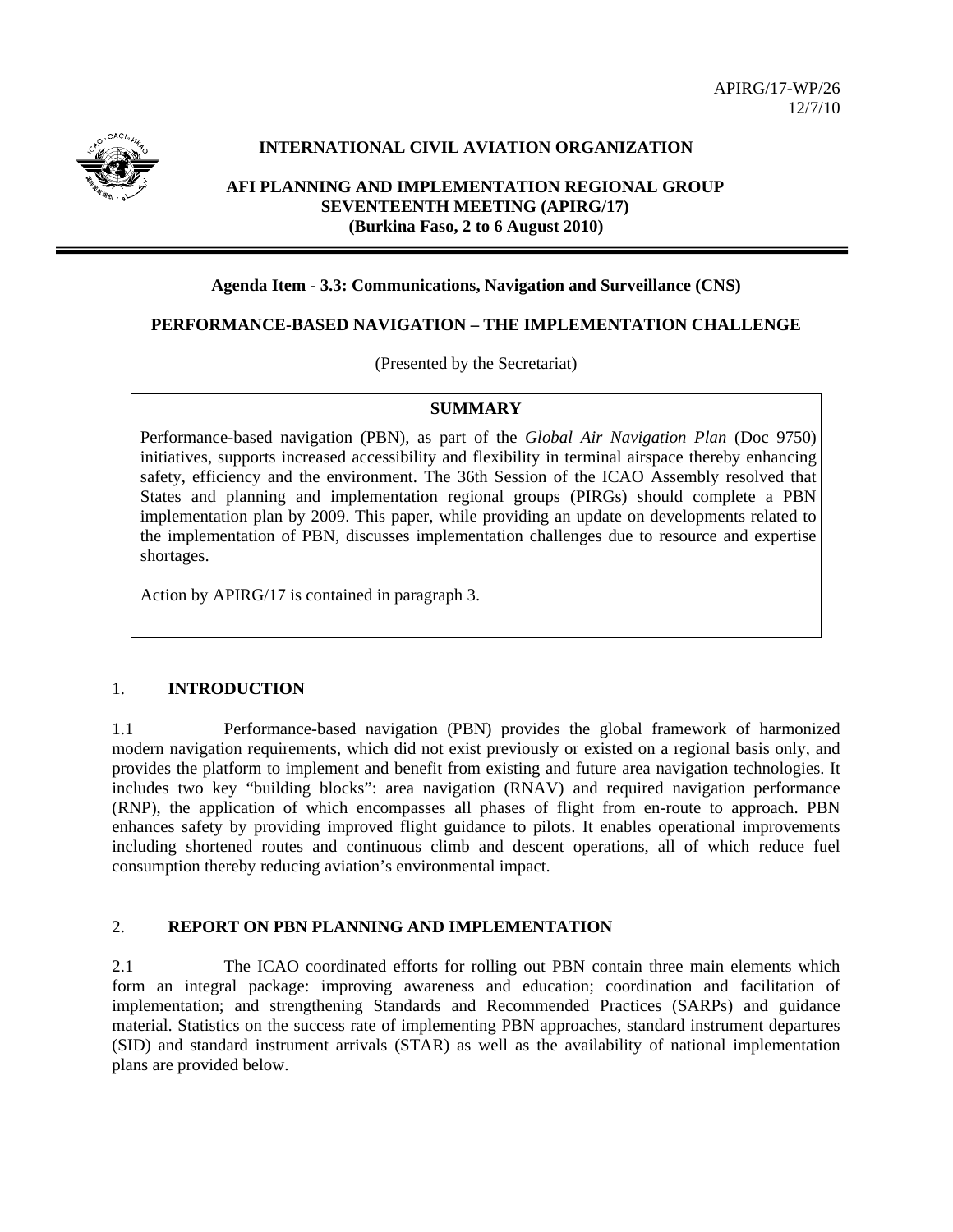# 2.2 **Planning**

2.2.1 All ICAO regional offices have been coordinating with States with a view to completing implementation plans through regional performance-based navigation/global navigation satellite system (PBN/GNSS) task forces. To assist in implementation efforts, educational tools have been offered in the form of airspace workshops, approach procedure with vertical guidance (APV) design courses and PBN implementation seminars. ICAO regional officers coordinated activities by providing progress reports and feedback to Headquarters to ensure globally harmonized PBN implementation through the planning and implementation regional groups (PIRGs).

2.2.2 Much regulatory and guidance material has been updated to include PBN provisions. SARPs provide the necessary legal framework under the Convention and the referenced manuals provide support to States and stakeholders in the PBN implementation process.

2.2.3 All ICAO regions have approved, through the PIRG process, regional implementation plans for PBN. Based on these regional plans (www.icao.int/pbn), a growing number of States (126) have developed their national plans. All member States were expected to have completed these plans by the end of 2009 but due to resource and expertise shortages, the target date could not be met.

2.2.4 Eleven PBN seminars were conducted between 2007 and 2009 throughout the ICAO regions aimed at increasing awareness and understanding of PBN among all operational stakeholders. This was done in coordination with the Federal Aviation Administration (FAA) of the United States and EUROCONTROL.

2.2.5 A minimum of eight PBN airspace workshops are planned between 2010 and 2011, also in coordination with EUROCONTROL and the FAA. These workshops will provide insight and a basic understanding of introducing PBN into an airspace concept. The seminars will address the methodology to be used in developing such concepts and will allow for group work in the application of this methodology by providing unique hands-on experience.

2.2.6 As part of the Cooperative Development of Operational Safety and Continuing Airworthiness Programmes (COSCAPs) activities, PBN operational approvals courses are planned for all regions in order to provide guidance to States on air operator airworthiness and operational approvals for all navigation specifications contained in the *Performance-based Navigation (PBN) Manual* (Doc 9613).

2.2.7 It was reported by at least one ICAO region that not all aircraft can be readily equipped for APV procedures but could fly the same track with lateral guidance only. Therefore, a lateral navigation (LNAV) option should be included in the development of the APV procedure.

### 2.3 **Implementation**

2.3.1 ICAO, the International Air Transport Association (IATA) and representatives of States, industry and international organizations came together to establish the Global PBN Task Force (GPBNTF). The objectives are to build upon the global and regional structures already in place and to produce tools and enablers to facilitate and expedite PBN implementation. The first meeting resulted in an agreement on the need for such a global effort and divided the task force into teams working on specific areas as follows: